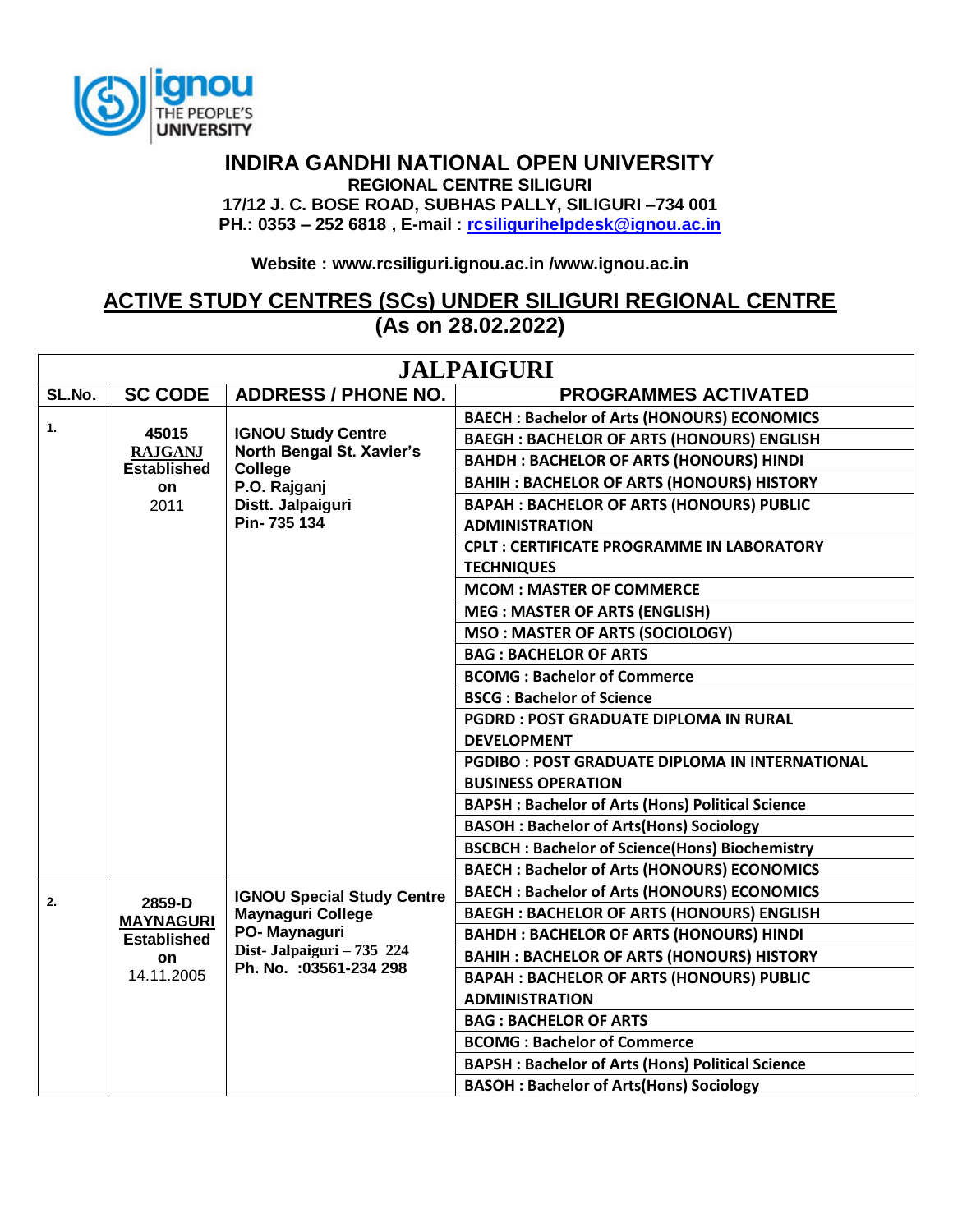| SL.No. | <b>SC CODE</b>                  | <b>ADDRESS / PHONE NO.</b>                                           | <b>PROGRAMMES ACTIVATED</b>                                         |
|--------|---------------------------------|----------------------------------------------------------------------|---------------------------------------------------------------------|
| 3.     | 45014-P                         | <b>IGNOU Prog. Study Centre</b>                                      | <b>PGCAE: PG CERTIFICATE IN ADULT EDUCATION</b>                     |
|        | <b>JALPAIGURI</b>               | <b>Ananda Chandra Training</b>                                       | <b>PGDT: POST GRADUATE DIPLOMA IN TRANSLATION</b>                   |
|        | <b>Established</b>              | College, Naya Basti,                                                 | PGDET: POST GRADUATE DIPLOMA IN EDUCATIONAL TECHNOLOGY              |
|        | on<br>2011                      | Jalpaiguri-735 101<br>Ph. No. : 03561-2225311                        | PGDEMA: POST GRDUATE DIP IN EDUCATIONAL MGMT. &                     |
|        |                                 |                                                                      | <b>ADMINISTRATION</b>                                               |
|        |                                 |                                                                      | <b>MAEDU: Master of Arts(Education)</b>                             |
| 4.     | 45023                           | <b>IGNOU Study Centre</b>                                            | <b>BAECH: Bachelor of Arts (HONOURS) ECONOMICS</b>                  |
|        | <b>MALBAZAR</b><br>14.06.2016   | <b>Parimal Mitra Smriti</b><br>Mahavidyalaya<br>P.O. Malbazar, Dist- | <b>BAEGH: BACHELOR OF ARTS (HONOURS) ENGLISH</b>                    |
|        |                                 |                                                                      | <b>BAHDH: BACHELOR OF ARTS (HONOURS) HINDI</b>                      |
|        |                                 | Jalpaiguri                                                           | <b>BAHIH: BACHELOR OF ARTS (HONOURS) HISTORY</b>                    |
|        |                                 | Pin-735 221                                                          | BAPAH : BACHELOR OF ARTS (HONOURS) PUBLIC ADMINISTRATION            |
|        |                                 | Ph. No.: 03562-255003                                                | <b>MAH: MASTER OF ARTS (HISTORY)</b>                                |
|        |                                 |                                                                      | <b>MPS : MASTER OF ARTS (POLITICAL SCIENCE)</b>                     |
|        |                                 |                                                                      | <b>BAG: BACHELOR OF ARTS</b>                                        |
|        |                                 |                                                                      | <b>BCOMG: Bachelor of Commerce</b>                                  |
|        |                                 |                                                                      | <b>BAPSH: Bachelor of Arts (Hons) Political Science</b>             |
|        |                                 |                                                                      | <b>BASOH: Bachelor of Arts(Hons) Sociology</b>                      |
|        |                                 |                                                                      | <b>CPSCM: Certificate(Peace Studies and Conflict Management)</b>    |
| 5.     | 45028                           | <b>IGNOU Study Centre</b>                                            | <b>BAEGH: BACHELOR OF ARTS (HONOURS) ENGLISH</b>                    |
|        | <b>SILIGURI</b>                 | <b>Silesian College</b>                                              | <b>BAHDH: BACHELOR OF ARTS (HONOURS) HINDI</b>                      |
|        | <b>Established</b><br><b>on</b> | Don Bosco Road, Post<br><b>Box-73</b>                                | <b>BAHIH: BACHELOR OF ARTS (HONOURS) HISTORY</b>                    |
|        | <b>10 AUG-2018</b>              | Siliguri - 734 001                                                   | BAPAH : BACHELOR OF ARTS (HONOURS) PUBLIC ADMINISTRATION            |
|        |                                 | Ph. No.: 0353-254 5622                                               | <b>BSW: BACHELOR OF SOCIAL WORK</b>                                 |
|        |                                 |                                                                      | <b>CIT : CERTIFICATE IN INFORMATION TECHNOLOGY</b>                  |
|        |                                 |                                                                      | <b>CTE: Certificate in Teaching of English as a Second Language</b> |
|        |                                 |                                                                      | <b>MCOM: MASTER OF COMMERCE</b>                                     |
|        |                                 |                                                                      | <b>MEG: MASTER OF ARTS (ENGLISH)</b>                                |
|        |                                 |                                                                      | <b>MHD: MASTER OF ARTS (HINDI)</b>                                  |
|        |                                 |                                                                      | <b>MSW: MASTER OF SOCIAL WORK</b>                                   |
|        |                                 |                                                                      | MTTM: MASTER OF TOURISM AND TRAVEL MANAGEMENT                       |
|        |                                 |                                                                      | <b>BAG: BACHELOR OF ARTS</b>                                        |
|        |                                 |                                                                      | <b>BCOMG: Bachelor of Commerce</b>                                  |
|        |                                 |                                                                      | <b>PGDIBO: POST GRADUATE DIPLOMA IN INTERNATIONAL</b>               |
|        |                                 |                                                                      | <b>BUSINESS OPERATION</b>                                           |
|        |                                 |                                                                      | <b>BCA: BACHELOR OF COMPUTER APPLICATIONS</b>                       |
|        |                                 |                                                                      | <b>PGDOM: Post Graduate Diploma( OPERATIONS MANAGEMENT)</b>         |
|        |                                 |                                                                      | <b>PGDHRM: Post Graduate Diploma(HUMAN RESOURCE</b>                 |
|        |                                 |                                                                      | <b>MANAGEMENT)</b>                                                  |
|        |                                 |                                                                      | <b>PGDMM: Post Graduate Diploma (MARKETING MANAGEMENT)</b>          |
|        |                                 |                                                                      | PGDFMP : Post Graduate Diploma(FINANCIAL MARKET PRACTICE)           |
|        |                                 |                                                                      | <b>BAPSH: Bachelor of Arts (Hons) Political Science</b>             |
|        |                                 | <b>BASOH: Bachelor of Arts(Hons) Sociology</b>                       |                                                                     |
|        |                                 |                                                                      | MP : Master of Business Administration(Business Administration)     |
|        |                                 |                                                                      | <b>PGDFM: Post Graduate Diploma(Financial Management)</b>           |
|        |                                 | <b>MPB : Master of Buisness Administration (Banking and Finance)</b> |                                                                     |
|        |                                 | <b>BSWG: Bachelor of Social Work</b>                                 |                                                                     |
|        |                                 |                                                                      | <b>MCA_NEW: Master of Computer Applications</b>                     |
|        |                                 |                                                                      | <b>PGDCA_NEW: Post Graduate Diploma(Computer Applications)</b>      |
|        |                                 | <b>MBA: Master of Business Administration</b>                        |                                                                     |
|        |                                 |                                                                      | <b>MCOM: MASTER OF COMMERCE</b>                                     |
|        |                                 |                                                                      |                                                                     |
|        |                                 |                                                                      | <b>PGDAB : Post Graduate Diploma (Agribusiness)</b>                 |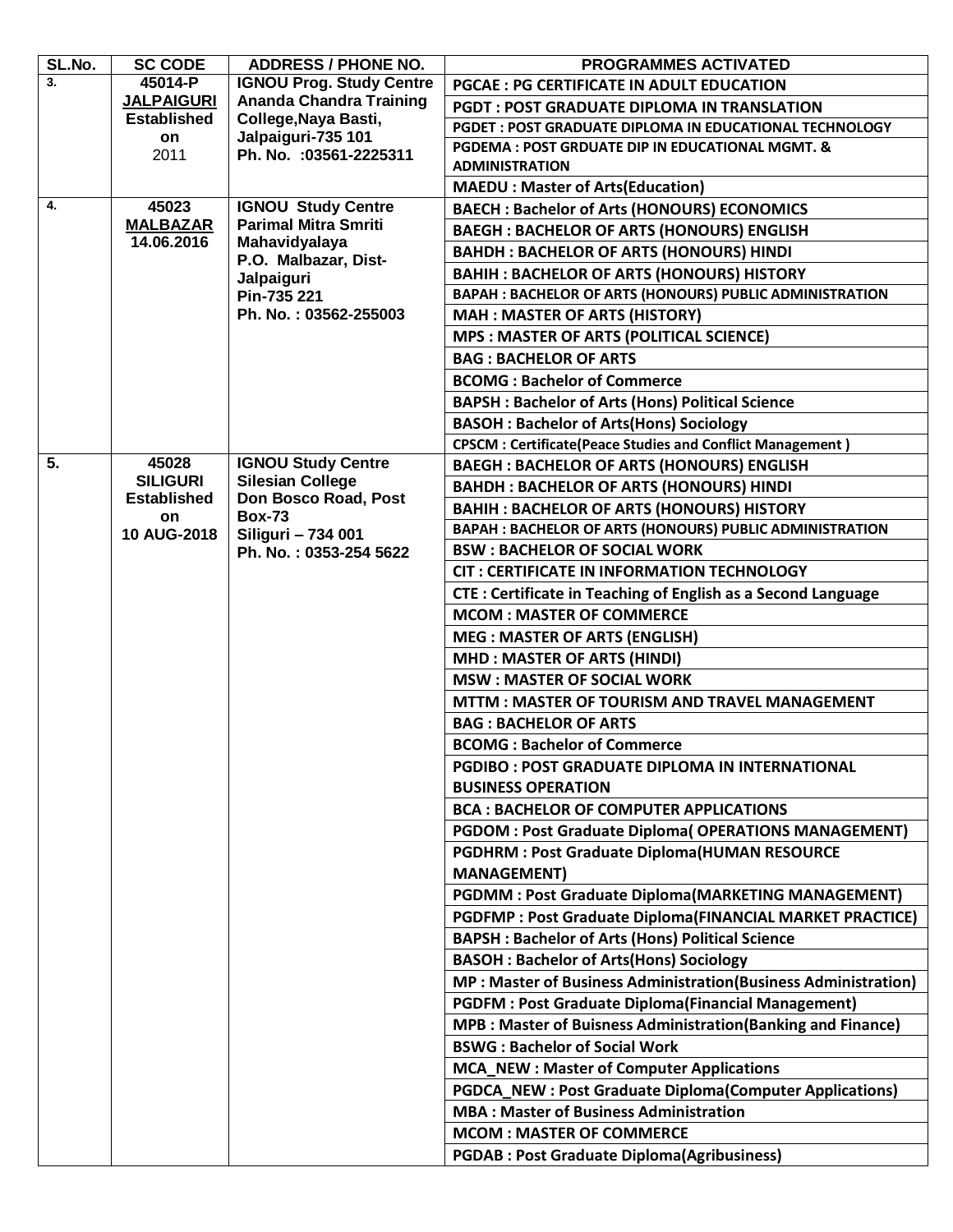| SL.No. | <b>SC CODE</b>           | <b>ADDRESS / PHONE NO.</b>                         | <b>PROGRAMMES ACTIVATED</b>                                 |
|--------|--------------------------|----------------------------------------------------|-------------------------------------------------------------|
| 6.     | 45030                    | <b>IGNOU Learner Support</b>                       | <b>BAECH: Bachelor of Arts (HONOURS) ECONOMICS</b>          |
|        | <b>SILIGURI</b>          | <b>Centre</b>                                      | <b>BAEGH: BACHELOR OF ARTS (HONOURS) ENGLISH</b>            |
|        | <b>Established</b><br>on | Surya Sen Mahavidyalaya<br><b>Surya Sen Colony</b> | <b>BAHDH: BACHELOR OF ARTS (HONOURS) HINDI</b>              |
|        | 16 August,               | Block - B, Siliguri                                | <b>BAHIH: BACHELOR OF ARTS (HONOURS) HISTORY</b>            |
|        | 2019                     | Dist.-Jalpaiguri                                   | BAPAH : BACHELOR OF ARTS (HONOURS) PUBLIC ADMINISTRATION    |
|        |                          | Pin-734004                                         | <b>CDM: CERTIFICATE IN DISASTER MANAGEMENT</b>              |
|        |                          | Ph. No. - 0353-26911489                            | <b>CIG: CERTIFICATE IN GUIDANCE</b>                         |
|        |                          |                                                    | <b>CRD : CERTIFICATE IN RURAL DEVELOPMENT</b>               |
|        |                          |                                                    | DCE: DIPLOMA IN CREATIVE WRITING IN ENGLISH                 |
|        |                          |                                                    | <b>MAH: MASTER OF ARTS (HISTORY)</b>                        |
|        |                          |                                                    | <b>MARD: MASTER OF ARTS (RURAL DEVELOPMENT)</b>             |
|        |                          |                                                    | <b>MPA: MASTER OF ARTS (PUBLIC ADMINISTRATION)</b>          |
|        |                          |                                                    | <b>MPS : MASTER OF ARTS (POLITICAL SCIENCE)</b>             |
|        |                          |                                                    | <b>MSO: MASTER OF ARTS (SOCIOLOGY)</b>                      |
|        |                          |                                                    | <b>BAG: BACHELOR OF ARTS</b>                                |
|        |                          |                                                    | <b>BCOMG: Bachelor of Commerce</b>                          |
|        |                          |                                                    | <b>BAPSH: Bachelor of Arts (Hons) Political Science</b>     |
|        |                          |                                                    | <b>BAPCH: Bachelor of Arts(Hons) Psychology</b>             |
|        |                          |                                                    | <b>BASOH: Bachelor of Arts(Hons) Sociology</b>              |
|        |                          |                                                    | <b>COOCH BEHAR</b>                                          |
| 1.     | 2812                     | <b>IGNOU Study Centre</b>                          | <b>BAECH: Bachelor of Arts (HONOURS) ECONOMICS</b>          |
|        | <b>COOCHBEHAR</b>        | <b>ABN Seal College</b>                            | <b>BAEGH: BACHELOR OF ARTS (HONOURS) ENGLISH</b>            |
|        | <b>Established</b><br>on | PO & Dist-Coochbehar                               | <b>BAHDH: BACHELOR OF ARTS (HONOURS) HINDI</b>              |
|        | 1993                     | Pin-736 101<br>Ph. No. : 03582-227 392             | <b>BAHIH: BACHELOR OF ARTS (HONOURS) HISTORY</b>            |
|        |                          |                                                    | <b>BAPAH : BACHELOR OF ARTS (HONOURS) PUBLIC</b>            |
|        |                          |                                                    | <b>ADMINISTRATION</b>                                       |
|        |                          |                                                    | <b>BLIS: BACHELOR OF LIBRARY AND INFORMATION SCIENCE</b>    |
|        |                          |                                                    | <b>BSW: BACHELOR OF SOCIAL WORK</b>                         |
|        |                          |                                                    | <b>BTS: BACHELOR OF ARTS (TOURISM STUDIES)</b>              |
|        |                          |                                                    | <b>CES: CERTIFICATE IN ENVIRONMENTAL STUDIES</b>            |
|        |                          |                                                    | <b>CFN: CERTIFICATE IN FOOD AND NUTRITION</b>               |
|        |                          |                                                    | <b>CIT: CERTIFICATE IN INFORMATION TECHNOLOGY</b>           |
|        |                          |                                                    | <b>CLIS: CERTIFICATE IN LIBRARY AND INFORMATION SCIENCE</b> |
|        |                          |                                                    | CNCC : CERTIFICATE IN NUTRITION AND CHILD CARE              |
|        |                          |                                                    | <b>CTS: CERTIFICATE IN TOURISM STUDIES</b>                  |
|        |                          |                                                    | DECE : DIPLOMA IN EARLY CHILDHOOD CARE AND EDUCATION        |
|        |                          |                                                    | DNHE: DIPLOMA IN NUTRITION AND HEALTH EDUCATION             |
|        |                          |                                                    | DTS: DIPLOMA IN TOURISM STUDIES                             |
|        |                          |                                                    | <b>MAH: MASTER OF ARTS (HISTORY)</b>                        |
|        |                          |                                                    | <b>MAPY: MASTER OF ARTS (PHILOSOPHY)</b>                    |
|        |                          |                                                    | <b>MARD: MASTER OF ARTS (RURAL DEVELOPMENT)</b>             |
|        |                          |                                                    | <b>MEC: MASTER OF ARTS (ECONOMICS)</b>                      |
|        |                          |                                                    | <b>MEG: MASTER OF ARTS (ENGLISH)</b>                        |
|        |                          |                                                    | <b>MPA: MASTER OF ARTS (PUBLIC ADMINISTRATION)</b>          |
|        |                          |                                                    | <b>MPS: MASTER OF ARTS (POLITICAL SCIENCE)</b>              |
|        |                          |                                                    | <b>MSO: MASTER OF ARTS (SOCIOLOGY)</b>                      |
|        |                          |                                                    | <b>BAG: BACHELOR OF ARTS</b>                                |
|        |                          |                                                    | <b>BCOMG: Bachelor of Commerce</b>                          |
|        |                          |                                                    | <b>PGDRD: POST GRADUATE DIPLOMA IN RURAL DEVELOPMENT</b>    |
|        |                          |                                                    | <b>PGDDM: POST GRADUATE DIPLOMA IN DISASTER</b>             |
|        |                          |                                                    | <b>MANAGEMENT</b>                                           |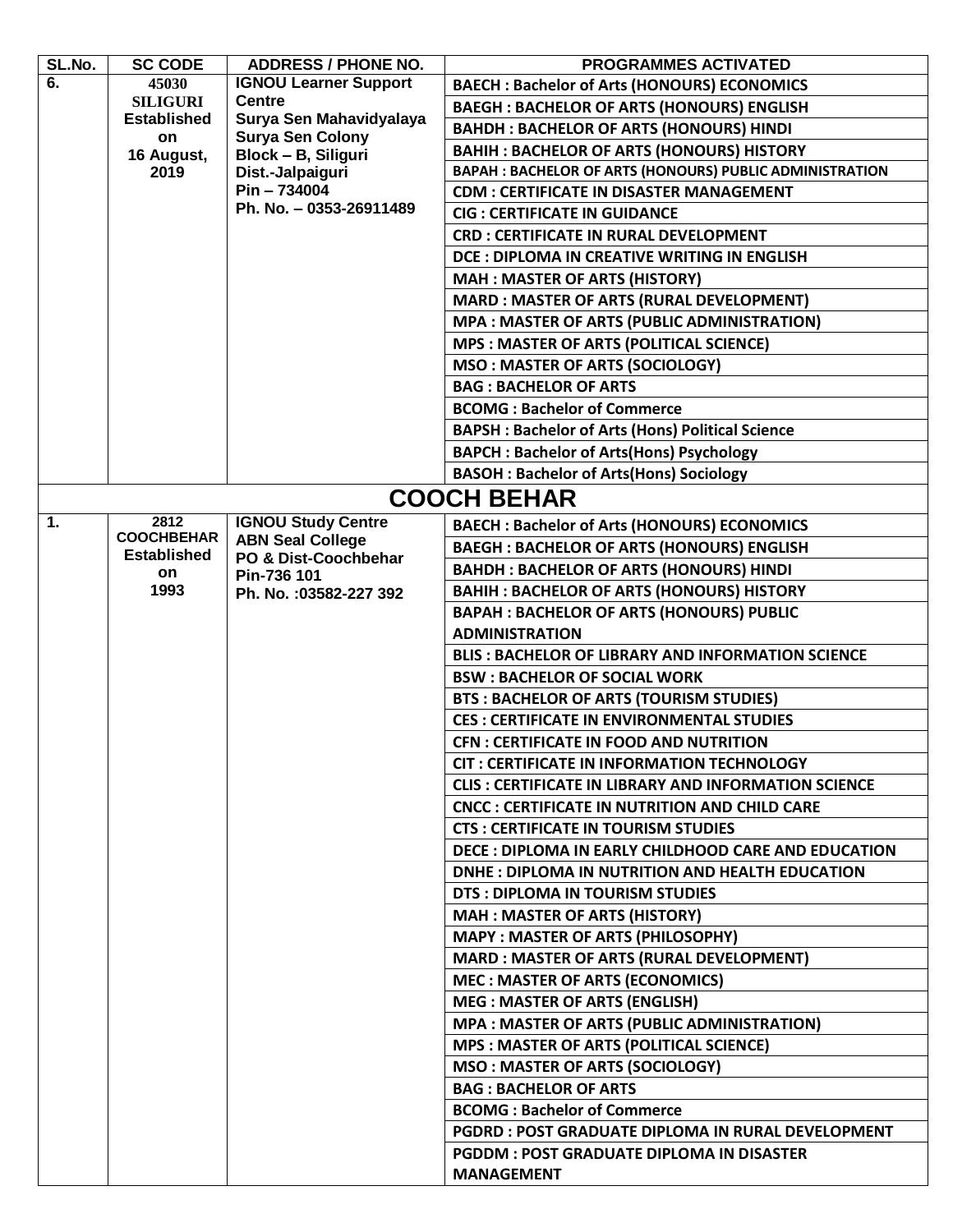| SL.No. | <b>SC CODE</b>                                          | <b>ADDRESS / PHONE NO.</b>              | <b>PROGRAMMES ACTIVATED</b>                                |
|--------|---------------------------------------------------------|-----------------------------------------|------------------------------------------------------------|
|        |                                                         |                                         | <b>BCA: BACHELOR OF COMPUTER APPLICATIONS</b>              |
|        |                                                         |                                         | <b>BAPSH: Bachelor of Arts (Hons) Political Science</b>    |
|        |                                                         |                                         | <b>BASOH: Bachelor of Arts(Hons) Sociology</b>             |
|        |                                                         |                                         | <b>PGJMC: Post Graduate Diploma( JOURNALISM &amp; MASS</b> |
|        |                                                         |                                         | <b>COMMUNICATION)</b>                                      |
|        |                                                         |                                         | <b>BSWG: Bachelor of Social Work</b>                       |
|        |                                                         |                                         | <b>PGDIDM : Post Graduate Diploma(DIGITAL MEDIA)</b>       |
|        |                                                         |                                         | <b>MASS: Master of Arts(Sustainability Science)</b>        |
|        |                                                         |                                         | <b>ALIPURDUAR</b>                                          |
| 1.     | 45022                                                   | <b>IGNOU Study Centre</b>               | <b>BAECH: Bachelor of Arts (HONOURS) ECONOMICS</b>         |
|        | <b>ALIPURDUAR</b><br><b>Established on</b>              | Alipurduar Mahila<br>Mahavidyalaya      | <b>BAEGH: BACHELOR OF ARTS (HONOURS) ENGLISH</b>           |
|        | 21 Aug, 2015                                            | <b>Lohar Pool, New Town</b>             | <b>BAHDH : BACHELOR OF ARTS (HONOURS) HINDI</b>            |
|        |                                                         | P.O. & Dist. Alipurduar                 | <b>BAHIH: BACHELOR OF ARTS (HONOURS) HISTORY</b>           |
|        |                                                         | Pin-736 121<br>Ph. No. 03564-255551     | <b>BAPAH: BACHELOR OF ARTS (HONOURS) PUBLIC</b>            |
|        |                                                         |                                         | <b>ADMINISTRATION</b>                                      |
|        |                                                         |                                         | <b>CBS: CERTIFICATE IN BUSINESS SKILLS</b>                 |
|        |                                                         |                                         | <b>CFE: CERTIFICATE IN FUNCTIONAL ENGLISH</b>              |
|        |                                                         |                                         | <b>MEG: MASTER OF ARTS (ENGLISH)</b>                       |
|        |                                                         |                                         | <b>MPS : MASTER OF ARTS (POLITICAL SCIENCE)</b>            |
|        |                                                         |                                         | <b>BAG: BACHELOR OF ARTS</b>                               |
|        |                                                         |                                         | <b>BCOMG: Bachelor of Commerce</b>                         |
|        | <b>BAPSH: Bachelor of Arts (Hons) Political Science</b> |                                         |                                                            |
|        |                                                         |                                         | <b>BASOH: Bachelor of Arts(Hons) Sociology</b>             |
| 2.     | 45024                                                   | <b>IGNOU Study Centre</b>               | <b>BAECH: Bachelor of Arts (HONOURS) ECONOMICS</b>         |
|        | <b>JAIGAON</b>                                          | Nani Bhattacharya Smarak                | <b>BAEGH: BACHELOR OF ARTS (HONOURS) ENGLISH</b>           |
|        | <b>Established</b><br>on                                | Mahavidyalaya<br>PO- Jaigaon,           | <b>BAHDH: BACHELOR OF ARTS (HONOURS) HINDI</b>             |
|        | 15 Sept, 2017                                           | Dist. - Alipurduar PIN-                 | <b>BAHIH: BACHELOR OF ARTS (HONOURS) HISTORY</b>           |
|        |                                                         | 736282                                  | <b>BAPAH: BACHELOR OF ARTS (HONOURS) PUBLIC</b>            |
|        |                                                         |                                         | <b>ADMINISTRATION</b>                                      |
|        |                                                         |                                         | <b>MAPY: MASTER OF ARTS (PHILOSOPHY)</b>                   |
|        |                                                         |                                         | <b>MHD: MASTER OF ARTS (HINDI)</b>                         |
|        |                                                         |                                         | <b>BAG: BACHELOR OF ARTS</b>                               |
|        |                                                         |                                         | <b>BAPSH: Bachelor of Arts (Hons) Political Science</b>    |
|        |                                                         |                                         | <b>BASOH: Bachelor of Arts(Hons) Sociology</b>             |
| 3.     | 45029                                                   | <b>IGNOU Learner Support</b>            | <b>BAECH: Bachelor of Arts (HONOURS) ECONOMICS</b>         |
|        | <b>BIRPARA</b><br><b>Established</b>                    | <b>Centre</b><br><b>Birpara College</b> | <b>BAEGH: BACHELOR OF ARTS (HONOURS) ENGLISH</b>           |
|        | on                                                      | PO- & PS- Birpara                       | <b>BAHDH: BACHELOR OF ARTS (HONOURS) HINDI</b>             |
|        | 16 August,                                              | Dist.- Alipurduar                       | <b>BAHIH: BACHELOR OF ARTS (HONOURS) HISTORY</b>           |
|        | 2019                                                    | Pin-735204                              | <b>BAPAH : BACHELOR OF ARTS (HONOURS) PUBLIC</b>           |
|        |                                                         | Ph. No. - 03563-266217                  | <b>ADMINISTRATION</b>                                      |
|        |                                                         |                                         | <b>BAG: BACHELOR OF ARTS</b>                               |
|        |                                                         |                                         | <b>BCOMG: Bachelor of Commerce</b>                         |
|        |                                                         |                                         | <b>BAPSH: Bachelor of Arts (Hons) Political Science</b>    |
|        |                                                         |                                         | <b>BASOH: Bachelor of Arts(Hons) Sociology</b>             |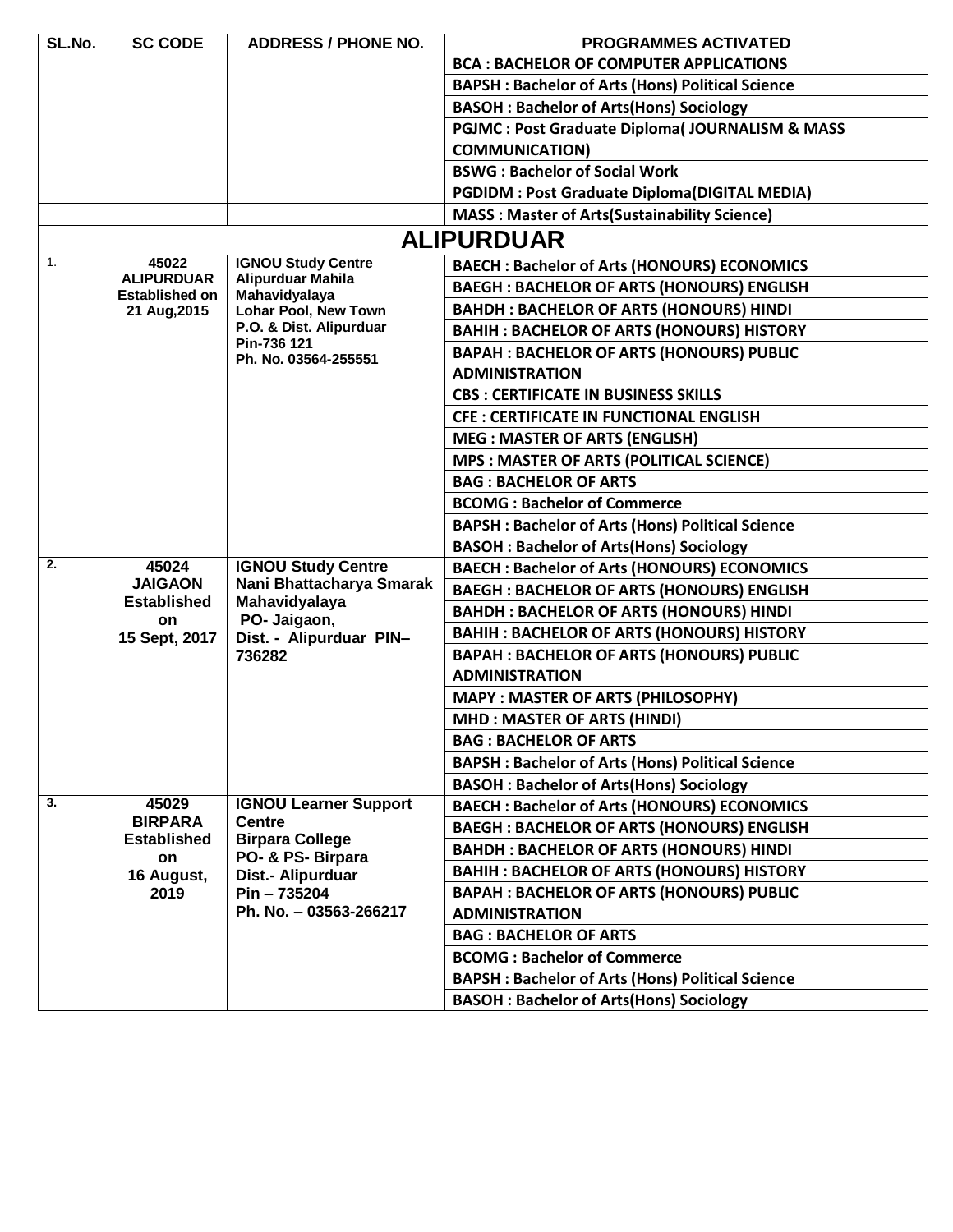| <b>UTTAR DINAJPUR</b> |                                                            |                                                                                                 |  |                                                         |  |
|-----------------------|------------------------------------------------------------|-------------------------------------------------------------------------------------------------|--|---------------------------------------------------------|--|
| SL.No.                | <b>SC CODE</b>                                             | <b>ADDRESS / PHONE NO.</b>                                                                      |  | <b>PROGRAMMES ACTIVATED</b>                             |  |
| 1.                    | 2819-D                                                     | <b>IGNOU Special Study</b>                                                                      |  | <b>BAECH: Bachelor of Arts (HONOURS) ECONOMICS</b>      |  |
|                       | <b>ISLAMPUR</b>                                            | <b>Centre</b>                                                                                   |  | <b>BAEGH: BACHELOR OF ARTS (HONOURS) ENGLISH</b>        |  |
|                       | <b>Established</b>                                         | <b>Islampur College</b><br>PO-Islampur,                                                         |  | <b>BAHDH: BACHELOR OF ARTS (HONOURS) HINDI</b>          |  |
|                       | on<br>2000                                                 | Dist.- Uttar Dinajpur                                                                           |  | <b>BAHIH: BACHELOR OF ARTS (HONOURS) HISTORY</b>        |  |
|                       |                                                            | Pin-733 202                                                                                     |  | <b>BAPAH: BACHELOR OF ARTS (HONOURS) PUBLIC</b>         |  |
|                       |                                                            | Ph. No.: 03526-258 355                                                                          |  | <b>ADMINISTRATION</b>                                   |  |
|                       |                                                            |                                                                                                 |  | <b>CES: CERTIFICATE IN ENVIRONMENTAL STUDIES</b>        |  |
|                       |                                                            |                                                                                                 |  | <b>CFN: CERTIFICATE IN FOOD AND NUTRITION</b>           |  |
|                       |                                                            |                                                                                                 |  | <b>CRD: CERTIFICATE IN RURAL DEVELOPMENT</b>            |  |
|                       |                                                            |                                                                                                 |  | <b>BAG: BACHELOR OF ARTS</b>                            |  |
|                       |                                                            |                                                                                                 |  | <b>BCOMG: Bachelor of Commerce</b>                      |  |
|                       |                                                            |                                                                                                 |  | <b>BAPSH: Bachelor of Arts (Hons) Political Science</b> |  |
|                       |                                                            |                                                                                                 |  | <b>BASOH: Bachelor of Arts(Hons) Sociology</b>          |  |
|                       |                                                            |                                                                                                 |  | <b>DAKSHIN DINAJPUR</b>                                 |  |
| SL.No.                | <b>SC CODE</b>                                             | <b>ADDRESS / PHONE NO.</b>                                                                      |  | <b>PROGRAMMES ACTIVATED</b>                             |  |
| 1.                    | 2846                                                       | <b>IGNOU Study Centre</b>                                                                       |  | <b>BAECH: Bachelor of Arts (HONOURS) ECONOMICS</b>      |  |
|                       | <b>BALURGHAT</b>                                           | <b>Balurghat College</b>                                                                        |  | <b>BAEGH: BACHELOR OF ARTS (HONOURS) ENGLISH</b>        |  |
|                       | <b>Established on</b>                                      | PO-Balurghat                                                                                    |  | <b>BAHDH: BACHELOR OF ARTS (HONOURS) HINDI</b>          |  |
|                       | 2003                                                       | <b>Dist-Dakshin Dinajpur</b>                                                                    |  |                                                         |  |
|                       |                                                            | Pin-733 101                                                                                     |  | <b>BAHIH: BACHELOR OF ARTS (HONOURS) HISTORY</b>        |  |
|                       |                                                            | Ph. No.: 03522-259 078                                                                          |  | <b>BAPAH: BACHELOR OF ARTS (HONOURS) PUBLIC</b>         |  |
|                       |                                                            |                                                                                                 |  | <b>ADMINISTRATION</b>                                   |  |
|                       |                                                            |                                                                                                 |  | <b>MEG: MASTER OF ARTS (ENGLISH)</b>                    |  |
|                       |                                                            |                                                                                                 |  | <b>BAG: BACHELOR OF ARTS</b>                            |  |
|                       |                                                            |                                                                                                 |  | <b>BCOMG: Bachelor of Commerce</b>                      |  |
|                       |                                                            |                                                                                                 |  | <b>PGDESD: POST GRADUATE DIPLOMA IN ENVIRONMENTAL</b>   |  |
|                       |                                                            |                                                                                                 |  | AND SUSTAINABLE DEVELOPMENT                             |  |
|                       |                                                            |                                                                                                 |  | <b>BAPSH: Bachelor of Arts (Hons) Political Science</b> |  |
|                       |                                                            |                                                                                                 |  | <b>BASOH: Bachelor of Arts(Hons) Sociology</b>          |  |
|                       |                                                            |                                                                                                 |  | <b>MASS: Master of Arts (Sustainability Science)</b>    |  |
| <b>Darjeeling</b>     |                                                            |                                                                                                 |  |                                                         |  |
| 1.                    | 2811<br><b>DARJEELING</b><br><b>Established on</b><br>1991 | <b>IGNOU Study Centre</b><br>Darjeeling Govt. College<br>PO & Dist. - Darjeeling<br>PIN-734 101 |  | <b>BTS: BACHELOR OF ARTS (TOURISM STUDIES)</b>          |  |
|                       |                                                            | Ph. No.: 0354-225 6875                                                                          |  | <b>CDM: CERTIFICATE IN DISASTER MANAGEMENT</b>          |  |
|                       |                                                            |                                                                                                 |  | <b>CES : CERTIFICATE IN ENVIRONMENTAL STUDIES</b>       |  |
|                       |                                                            |                                                                                                 |  | <b>CFN: CERTIFICATE IN FOOD AND NUTRITION</b>           |  |
|                       |                                                            |                                                                                                 |  | <b>CNCC: CERTIFICATE IN NUTRITION AND CHILD CARE</b>    |  |
|                       |                                                            |                                                                                                 |  | <b>CTS: CERTIFICATE IN TOURISM STUDIES</b>              |  |
|                       |                                                            |                                                                                                 |  | DECE : DIPLOMA IN EARLY CHILDHOOD CARE AND              |  |
|                       |                                                            |                                                                                                 |  | <b>EDUCATION</b>                                        |  |
|                       |                                                            |                                                                                                 |  | DTS : DIPLOMA IN TOURISM STUDIES                        |  |
|                       |                                                            |                                                                                                 |  | <b>MAH: MASTER OF ARTS (HISTORY)</b>                    |  |
|                       |                                                            |                                                                                                 |  | <b>MAPY: MASTER OF ARTS (PHILOSOPHY)</b>                |  |
|                       |                                                            |                                                                                                 |  | <b>MARD: MASTER OF ARTS (RURAL DEVELOPMENT)</b>         |  |
|                       |                                                            |                                                                                                 |  | <b>MCOM: MASTER OF COMMERCE</b>                         |  |
|                       |                                                            |                                                                                                 |  | <b>MEC: MASTER OF ARTS (ECONOMICS)</b>                  |  |
|                       |                                                            |                                                                                                 |  | <b>MEG: MASTER OF ARTS (ENGLISH)</b>                    |  |
|                       |                                                            |                                                                                                 |  | <b>MHD: MASTER OF ARTS (HINDI)</b>                      |  |
|                       |                                                            |                                                                                                 |  | <b>MPA: MASTER OF ARTS (PUBLIC ADMINISTRATION)</b>      |  |
|                       |                                                            |                                                                                                 |  | <b>MPS: MASTER OF ARTS (POLITICAL SCIENCE)</b>          |  |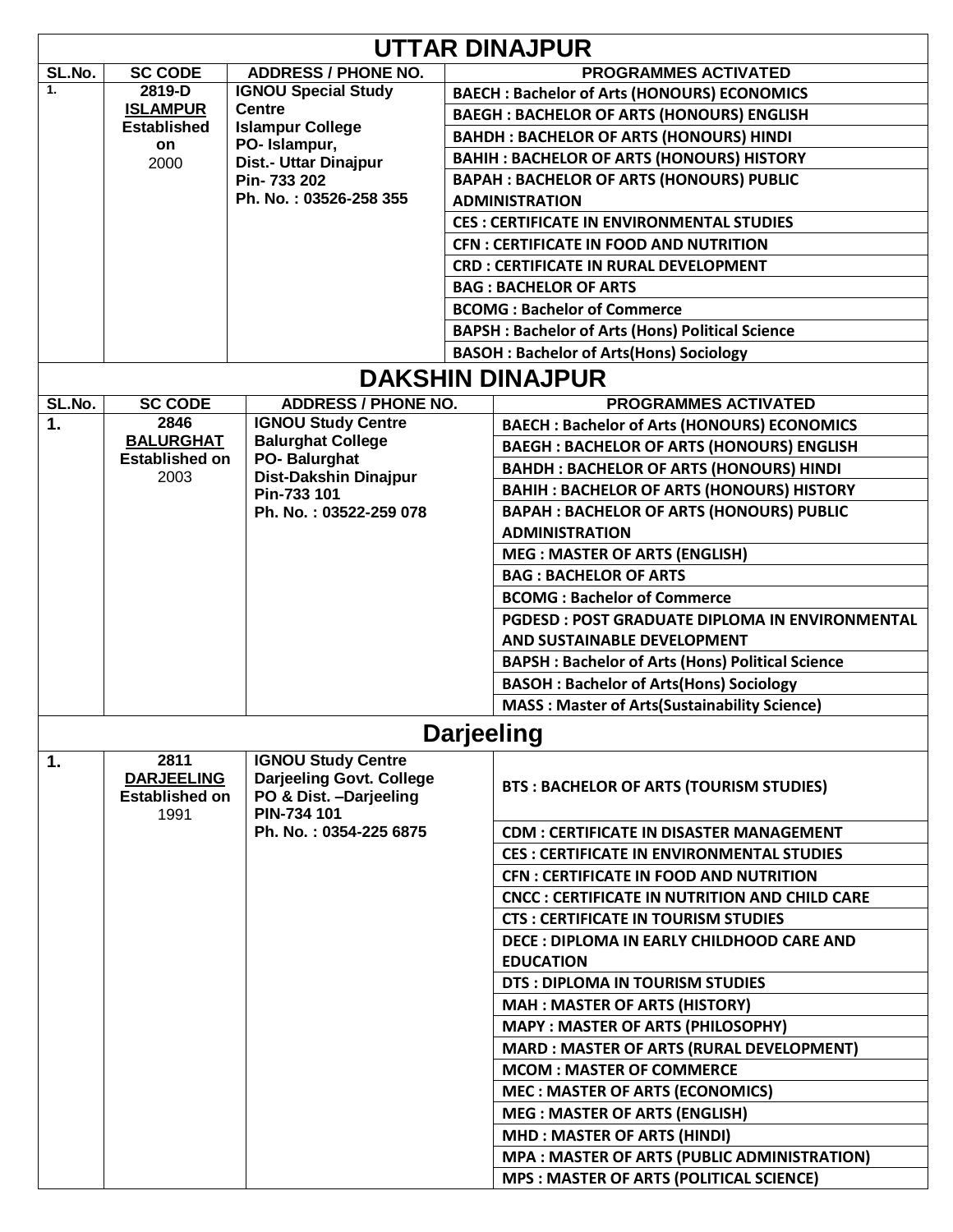| SL.No. | <b>SC CODE</b>                                                 | <b>ADDRESS / PHONE NO.</b>                                                                                 | <b>PROGRAMMES ACTIVATED</b>                                                                 |
|--------|----------------------------------------------------------------|------------------------------------------------------------------------------------------------------------|---------------------------------------------------------------------------------------------|
|        |                                                                |                                                                                                            | <b>MSO: MASTER OF ARTS (SOCIOLOGY)</b>                                                      |
|        |                                                                |                                                                                                            | <b>MTTM: MASTER OF TOURISM AND TRAVEL</b>                                                   |
|        |                                                                |                                                                                                            | <b>MANAGEMENT</b>                                                                           |
|        |                                                                |                                                                                                            | <b>BAG: BACHELOR OF ARTS</b>                                                                |
|        |                                                                |                                                                                                            | <b>BCOMG: Bachelor of Commerce</b>                                                          |
|        |                                                                |                                                                                                            | <b>PGDRD: POST GRADUATE DIPLOMA IN RURAL</b>                                                |
|        |                                                                |                                                                                                            | <b>DEVELOPMENT</b>                                                                          |
|        |                                                                |                                                                                                            | <b>PGDIBO: POST GRADUATE DIPLOMA IN INTERNATIONAL</b>                                       |
|        |                                                                |                                                                                                            | <b>BUSINESS OPERATION</b>                                                                   |
|        |                                                                |                                                                                                            | <b>PGDDM: POST GRADUATE DIPLOMA IN DISASTER</b>                                             |
|        |                                                                |                                                                                                            | <b>MANAGEMENT</b>                                                                           |
|        |                                                                |                                                                                                            | <b>MCOM: MASTER OF COMMERCE</b>                                                             |
|        |                                                                |                                                                                                            | <b>MASS: Master of Arts (Sustainability Science)</b>                                        |
| 2.     | 2856-D<br><b>SONADA</b><br><b>Established on</b><br>21.04.2005 | <b>IGNOU Special Study Centre</b><br><b>Salesian College</b><br>PO- Sonada, Dist-Darjeeling<br>Pin-734 219 | <b>BAECH: Bachelor of Arts (HONOURS) ECONOMICS</b>                                          |
|        |                                                                | Ph. No.: 0354-246 6243                                                                                     | <b>BAEGH: BACHELOR OF ARTS (HONOURS) ENGLISH</b>                                            |
|        |                                                                |                                                                                                            | <b>BAHDH: BACHELOR OF ARTS (HONOURS) HINDI</b>                                              |
|        |                                                                |                                                                                                            | <b>BAHIH: BACHELOR OF ARTS (HONOURS) HISTORY</b>                                            |
|        |                                                                |                                                                                                            | <b>BAPAH: BACHELOR OF ARTS (HONOURS) PUBLIC</b>                                             |
|        |                                                                |                                                                                                            | <b>ADMINISTRATION</b>                                                                       |
|        |                                                                |                                                                                                            | <b>CAFE: Certificate(HIV and Family Education)</b>                                          |
|        |                                                                |                                                                                                            | <b>CNM : CERTIFICATE PROGRAM IN NGO MANAGEMENT</b>                                          |
|        |                                                                |                                                                                                            | <b>CPLT: CERTIFICATE PROGRAMME IN LABORATORY</b>                                            |
|        |                                                                |                                                                                                            | <b>TECHNIQUES</b>                                                                           |
|        |                                                                |                                                                                                            | <b>CTPM: CERTIFICATE IN TEACHING OF PRIMARY SCHOOL</b>                                      |
|        |                                                                |                                                                                                            | <b>MATHEMATICS</b>                                                                          |
|        |                                                                |                                                                                                            | <b>MCA: MASTER OF COMPUTER APPLICATIONS</b>                                                 |
|        |                                                                |                                                                                                            | <b>BAG: BACHELOR OF ARTS</b>                                                                |
|        |                                                                |                                                                                                            | <b>BCOMG: Bachelor of Commerce</b>                                                          |
|        |                                                                |                                                                                                            | <b>PGDESD: POST GRADUATE DIPLOMA IN ENVIRONMENTAL</b><br><b>AND SUSTAINABLE DEVELOPMENT</b> |
|        |                                                                |                                                                                                            | <b>BAPSH: Bachelor of Arts (Hons) Political Science</b>                                     |
|        |                                                                |                                                                                                            | <b>BASOH: Bachelor of Arts(Hons) Sociology</b>                                              |
|        |                                                                |                                                                                                            | <b>MASS: Master of Arts(Sustainability Science)</b>                                         |
| 3.     | 45016-D                                                        | <b>IGNOU Special Study Centre</b>                                                                          | <b>BAECH: Bachelor of Arts (HONOURS) ECONOMICS</b>                                          |
|        | <b>GHOOM-</b>                                                  | <b>Ghoom Jorebunglow College</b>                                                                           | <b>BAEGH: BACHELOR OF ARTS (HONOURS) ENGLISH</b>                                            |
|        | <b>JOREBUNGLO</b><br>W                                         | Senchal Road, P.O.Ghoom,<br>Darjeeling-734 102                                                             | <b>BAHDH: BACHELOR OF ARTS (HONOURS) HINDI</b>                                              |
|        | <b>Established on</b>                                          | Ph. No.:0354 - 227 5130/227 4445                                                                           | <b>BAHIH: BACHELOR OF ARTS (HONOURS) HISTORY</b>                                            |
|        | 2012                                                           |                                                                                                            | <b>BAPAH : BACHELOR OF ARTS (HONOURS) PUBLIC</b>                                            |
|        |                                                                |                                                                                                            | <b>ADMINISTRATION</b>                                                                       |
|        |                                                                |                                                                                                            | <b>CTE: Certificate in Teaching of English as a Second</b>                                  |
|        |                                                                |                                                                                                            | Language                                                                                    |
|        |                                                                |                                                                                                            | <b>DWED: DIPLOMA IN WOMENS EMPOWERMENT AND</b>                                              |
|        |                                                                |                                                                                                            | <b>DEVELOPMENT</b>                                                                          |
|        |                                                                |                                                                                                            | <b>MEG: MASTER OF ARTS (ENGLISH)</b>                                                        |
|        |                                                                |                                                                                                            | <b>BAG: BACHELOR OF ARTS</b>                                                                |
|        |                                                                |                                                                                                            | <b>BAPSH: Bachelor of Arts (Hons) Political Science</b>                                     |
|        |                                                                |                                                                                                            | <b>BASOH: Bachelor of Arts(Hons) Sociology</b>                                              |